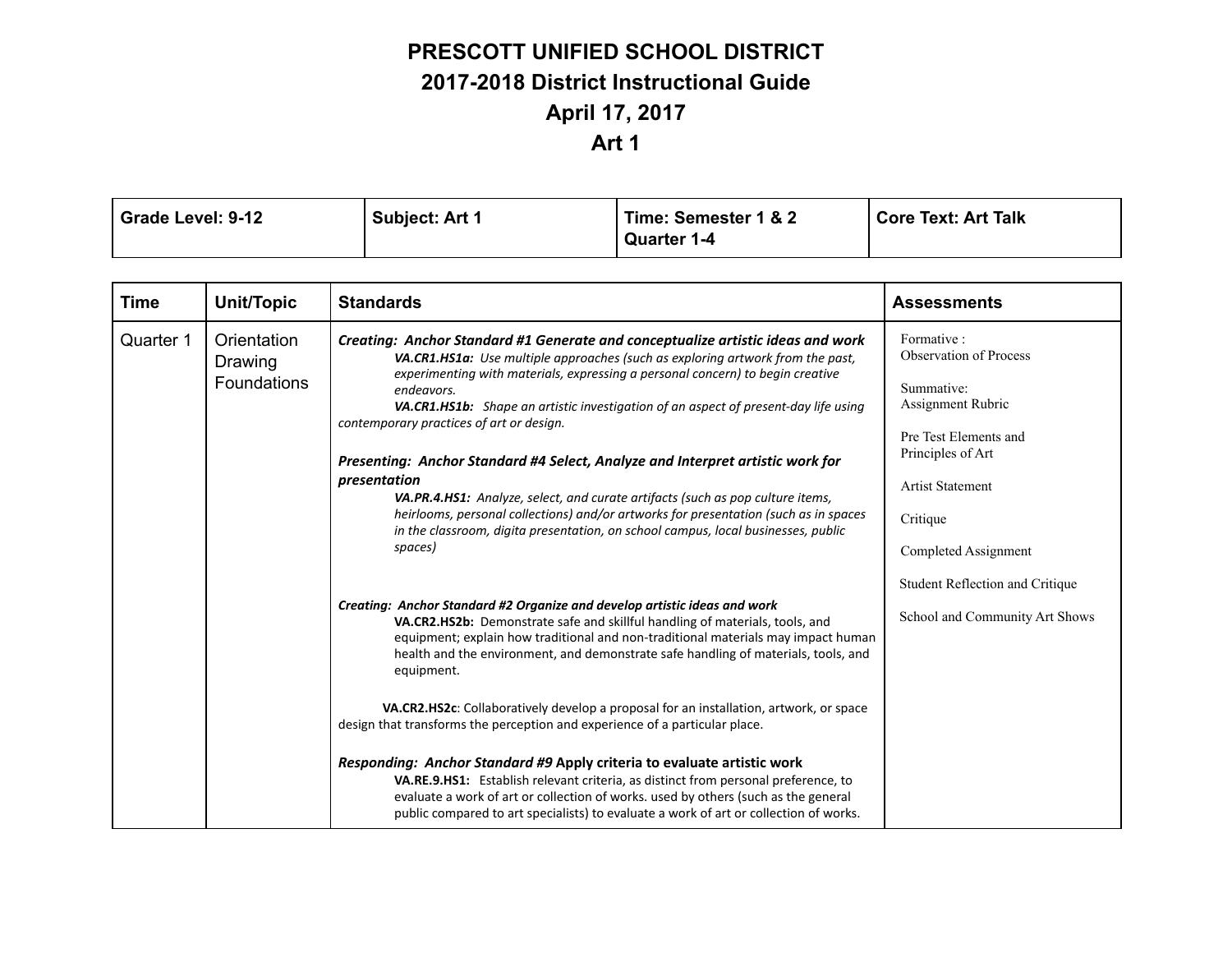### **PRESCOTT UNIFIED SCHOOL DISTRICT 2017-2018 District Instructional Guide April 17, 2017**

#### **Art 1**

| Quarter 2 | Drawing<br>Painting | Anchor Standard # 3 Refine and complete artistic work<br>VA.CR3.HS1: Apply traditional, cultural, or contemporary criteria to examine, reflect<br>on, and plan revisions for works of art and design in progress.<br>Presenting: Anchor Standard #5 Develop and refine artistic techniques and work<br>for presentation<br>VA.PR.5.HS1: Analyze and evaluate the reasons (such as showcasing student<br>artwork, recording the past, provoking thought, learning about other cultures,<br>protecting vulnerable artworks) and ways an exhibition is presented (such as<br>examining an exhibition catalogue, visiting an online exhibition, visiting a museum)<br>Responding: Anchor Standard #8 Interpret intent and meaning in artistic work<br>VA.RE.8.HS1: Interpret an artwork or collection of works, supported by relevant<br>and sufficient evidence (such as subject matter, media, elements and principles of<br>modern art, artistic norms, of diverse cultures, social issues in contemporary art)<br>found in the work and its various contexts (artists' life and times). | Formative:<br><b>Observation of Process</b><br>Summative:<br>Assignment Rubric<br><b>Artist Statement</b><br>Critique<br>Completed Assignment<br>Student Reflection and Critique<br>Post test Elements and<br>Principles of Art<br>Semester Final Exam<br>School and Community Art Shows |
|-----------|---------------------|-----------------------------------------------------------------------------------------------------------------------------------------------------------------------------------------------------------------------------------------------------------------------------------------------------------------------------------------------------------------------------------------------------------------------------------------------------------------------------------------------------------------------------------------------------------------------------------------------------------------------------------------------------------------------------------------------------------------------------------------------------------------------------------------------------------------------------------------------------------------------------------------------------------------------------------------------------------------------------------------------------------------------------------------------------------------------------------------|------------------------------------------------------------------------------------------------------------------------------------------------------------------------------------------------------------------------------------------------------------------------------------------|
| Quarter 3 | Painting            | Creating: Anchor Standard #2 Organize and develop artistic ideas and work<br>VA.CR2.HS1a: Engage in making works of art or design both spontaneously and<br>deliberately (such as using elements and principles of modern art, applying artistic<br>norms of diverse cultures, addressing social issues in contemporary art).                                                                                                                                                                                                                                                                                                                                                                                                                                                                                                                                                                                                                                                                                                                                                           | Formative:<br>Observation of Process<br>Summative:<br>Assignment Rubric                                                                                                                                                                                                                  |
|           |                     | Responding: Anchor Standard #7 Perceive and analyze artistic work<br>VA.RE.7.HS1a: Speculate about ways in which art impacts people's perception and<br>understanding of human experiences (such as Diego Rivera's political murals or<br>Pablo Picasso's "Guernica", Jacob Lawrence's "Migration Series").<br>VA.RE.7.HS1b: Analyze how one's understanding of the world is affected by                                                                                                                                                                                                                                                                                                                                                                                                                                                                                                                                                                                                                                                                                                | <b>Artist Statement</b><br>Critique<br>Completed Assignment                                                                                                                                                                                                                              |